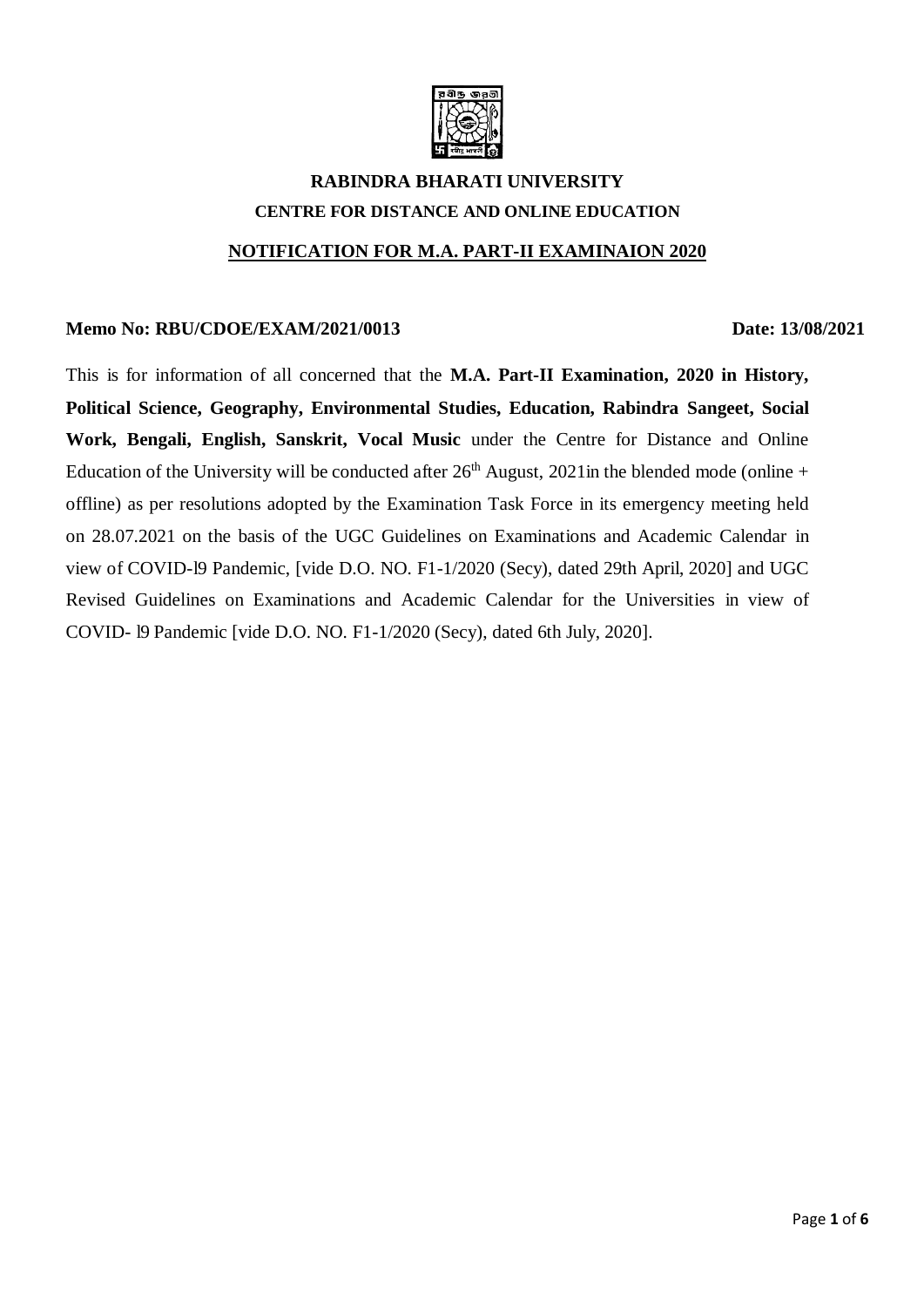# **Detail Modalities of M.A. Part-II Examination 2020 of Final Year PG Academic Programmes for the academic session 2018-19, 2017-18, and 2016-17 are mentioned below**:

**(A)Theoretical Papers (under Faculty of Arts and Fine Arts)**:

| <b>Academic</b><br>Programm<br>e                                                                                 | Paper(s)                                                                                                                                                                                                                                              | <b>Modes of</b><br><b>Examination</b> | <b>Duration of the examination</b>                                                                                                                                                                                                                                                                                                                                                                                                                                                                                                                             |
|------------------------------------------------------------------------------------------------------------------|-------------------------------------------------------------------------------------------------------------------------------------------------------------------------------------------------------------------------------------------------------|---------------------------------------|----------------------------------------------------------------------------------------------------------------------------------------------------------------------------------------------------------------------------------------------------------------------------------------------------------------------------------------------------------------------------------------------------------------------------------------------------------------------------------------------------------------------------------------------------------------|
| Bengali, English,                                                                                                | For Bengali,                                                                                                                                                                                                                                          | <b>Blended Mode</b>                   | Duration of the examination will be 4                                                                                                                                                                                                                                                                                                                                                                                                                                                                                                                          |
| Sanskrit, History,                                                                                               | English, Education,                                                                                                                                                                                                                                   | (Online+Offline)                      | Hours. Question Papers will be made                                                                                                                                                                                                                                                                                                                                                                                                                                                                                                                            |
| Education,                                                                                                       | Sanskrit, Political                                                                                                                                                                                                                                   |                                       | available on the University's Web                                                                                                                                                                                                                                                                                                                                                                                                                                                                                                                              |
| Political Science,<br>Geography, Vocal<br>Music, Rabindra<br>Sangeet<br>Environmental<br>Studies, Social<br>Work | Science, History,<br>Papers V, VI, VII,<br><b>VIII</b><br>For Environmental<br>Studies, Papers VI,<br>VII, VIII, IX<br>For MSW, Papers<br>VIII, IX, X, XI, XII<br>and XIII,<br>Geography,<br>For<br>Papers<br>VI,<br>VII,<br>VIII,<br>Rabindra<br>For |                                       | Portal for students 30 min. before the<br>commencement of the Examination and<br>the students will have to download the<br>question papers attached scheduled time<br>on the date of examination.<br>They will have to write their answers on<br>standard quality A4 size paper within<br>stipulated words as desired by the<br>concerned Department, bearing the<br>Registration<br>SUIN,<br>Number,<br>Examination Roll Number, and Name<br>of the paper in each page with<br>sequential numbering of the pages.<br>Students will scan or take images of the |
|                                                                                                                  | Sangeet and Vocal<br>Music, Papers V                                                                                                                                                                                                                  |                                       | scripts,<br>the<br>images<br>in<br>save<br>PDF/JPEG/JPG format and upload these                                                                                                                                                                                                                                                                                                                                                                                                                                                                                |
|                                                                                                                  |                                                                                                                                                                                                                                                       |                                       | to the university's examination portal                                                                                                                                                                                                                                                                                                                                                                                                                                                                                                                         |
|                                                                                                                  |                                                                                                                                                                                                                                                       |                                       | immediately after completion of the said                                                                                                                                                                                                                                                                                                                                                                                                                                                                                                                       |
|                                                                                                                  |                                                                                                                                                                                                                                                       |                                       | examination.                                                                                                                                                                                                                                                                                                                                                                                                                                                                                                                                                   |
|                                                                                                                  |                                                                                                                                                                                                                                                       |                                       | Dates of theoretical examinations will                                                                                                                                                                                                                                                                                                                                                                                                                                                                                                                         |
|                                                                                                                  |                                                                                                                                                                                                                                                       |                                       | informed<br>through<br>subsequent<br>be                                                                                                                                                                                                                                                                                                                                                                                                                                                                                                                        |
|                                                                                                                  |                                                                                                                                                                                                                                                       |                                       | notification.                                                                                                                                                                                                                                                                                                                                                                                                                                                                                                                                                  |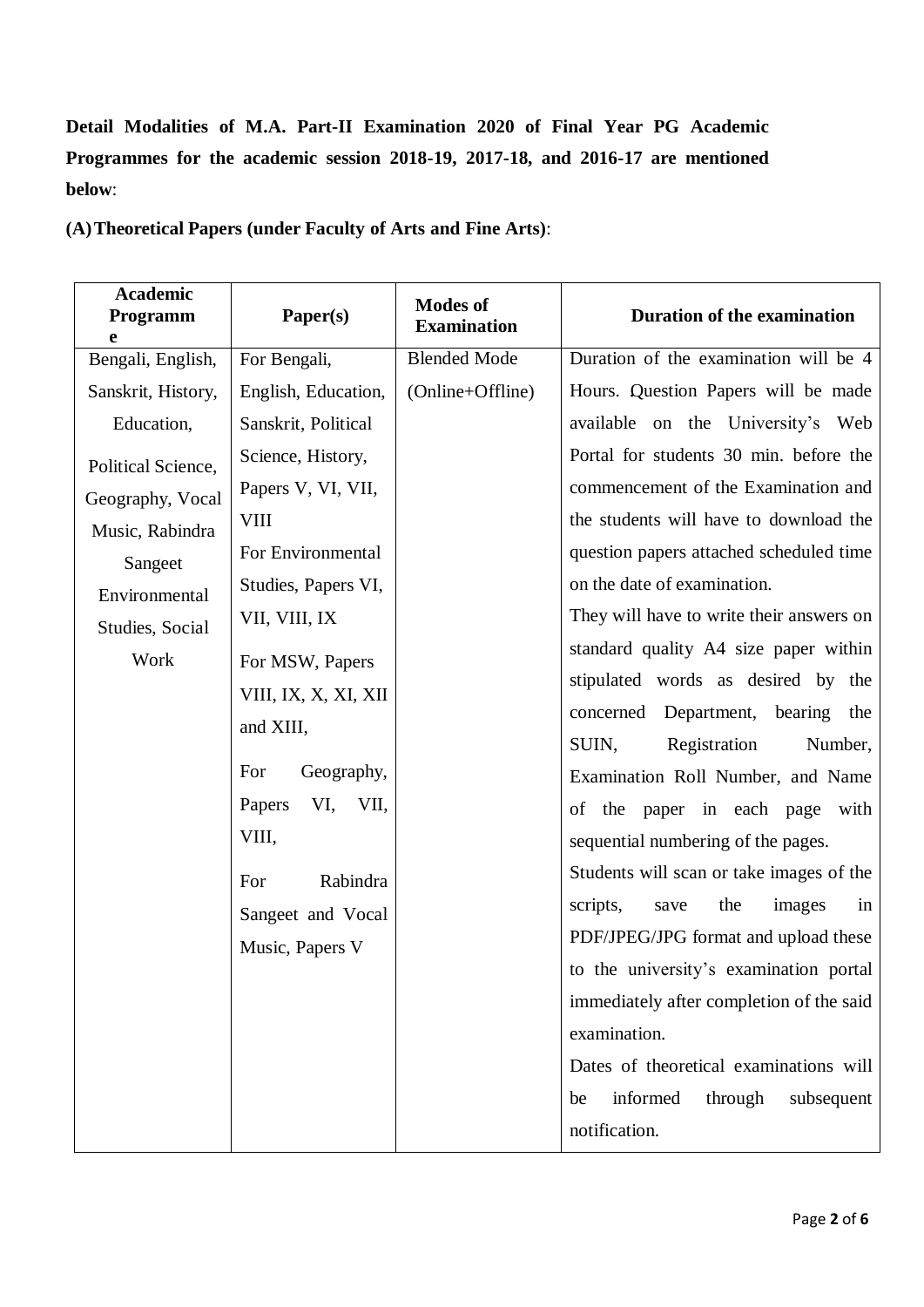| <b>Faculty</b> | <b>Academic</b><br><b>Programme</b> | <b>Modes of Examination</b>                                |
|----------------|-------------------------------------|------------------------------------------------------------|
| Arts           | Geography                           | Students have to upload the Dissertation Report and        |
|                |                                     | Field Work Report (paper X, Half II) through the "Web"     |
|                |                                     | Portal for students" on the website of the RBU, CDOE       |
|                |                                     | for Part-II Examination 2020. Evaluation of Dissertation   |
|                |                                     | Report and Field Work Report (paper X, Half II), will be   |
|                |                                     | done on the basis of said submitted report.                |
|                |                                     | For Practical Examination of paper IX and Paper X,         |
|                |                                     | Half-I, online questions would be posted through the       |
|                |                                     | university designated portal (Web Portal for Students).    |
|                |                                     | Students need to answer within a stipulated time and       |
|                |                                     | upload the answers immediately. Details regarding          |
|                |                                     | and slots of examinations will follow in<br>dates          |
|                |                                     | subsequent notifications will be uploaded in the website   |
|                |                                     | of the RBU, CDOE.                                          |
|                |                                     | All students appearing for Part-II Practical Examination,  |
|                |                                     | 2020, will not have viva-voce for paper IX (half-I $&$ II) |
|                |                                     | and paper X (half-I).                                      |
|                |                                     |                                                            |

# **(A)Practical / Dissertation Papers (Under Faculty of Arts)**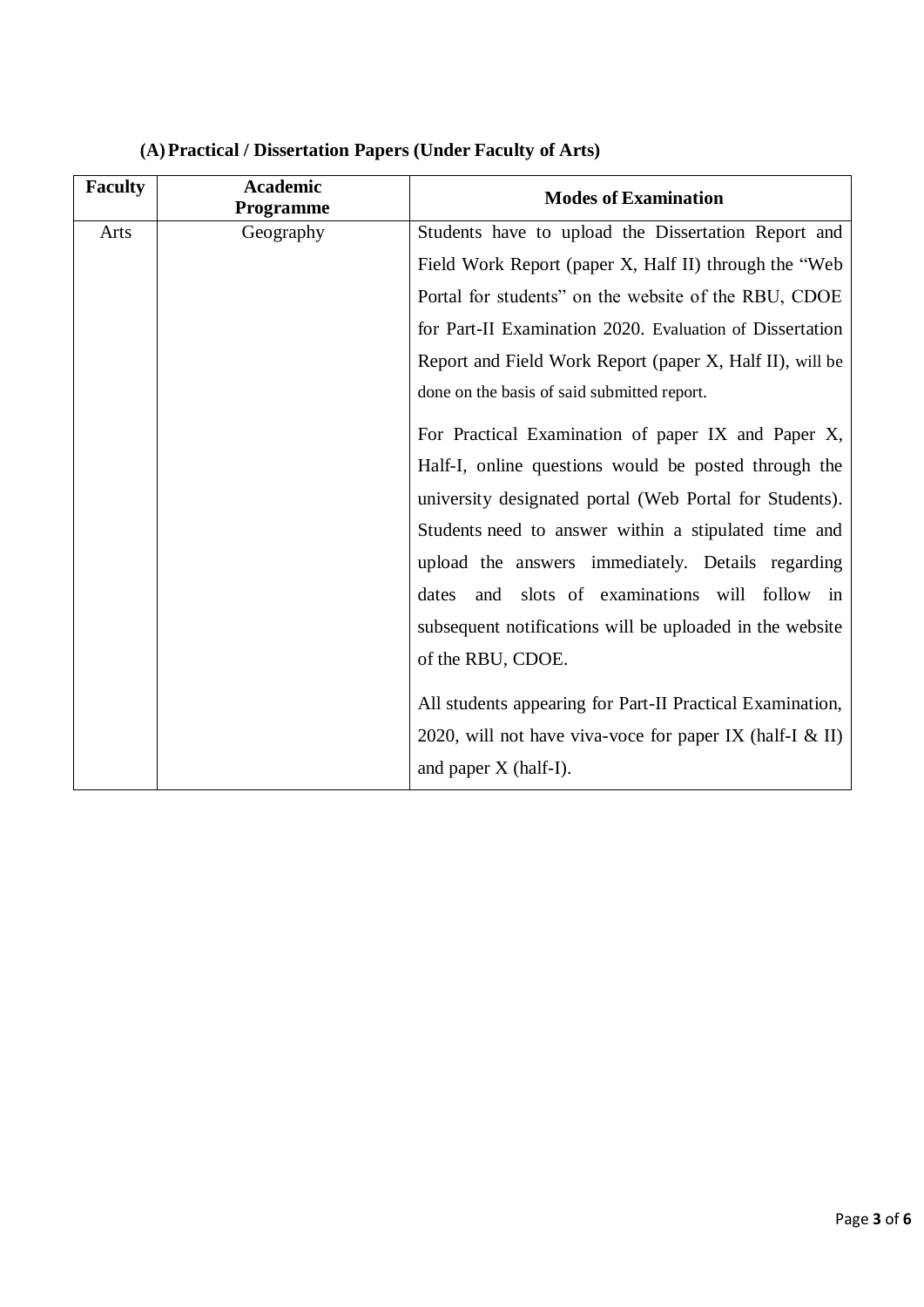| <b>Faculty</b> | <b>Academic</b><br><b>Programme</b> | <b>Modes of Examination</b>                                                                                           |  |
|----------------|-------------------------------------|-----------------------------------------------------------------------------------------------------------------------|--|
| MSW,<br>Arts   |                                     | Students have to upload the Dissertation Report (paper XIV) and                                                       |  |
|                |                                     | Field Work Report (XV) through the "Web Portal for students" on the                                                   |  |
|                |                                     | website of the RBU, CDOE for Part-II Examination 2020. Evaluation                                                     |  |
|                |                                     | of Dissertation Report and Field Work Report (paper X, Half II), will                                                 |  |
|                |                                     | be done on the basis of said submitted report.                                                                        |  |
|                |                                     | All students appearing for Part-II Practical Examination, 2020, will not<br>have viva-voce for paper XIV or paper XV. |  |
| Arts           | Environmental                       | Students have to upload the Dissertation Report (paper X) through                                                     |  |
|                | <b>Studies</b>                      | the "Web Portal for students" on the website of the RBU, CDOE for                                                     |  |
|                |                                     | Part-II Examination 2020.                                                                                             |  |
|                |                                     | All students appearing for Part-II Practical Examination, 2020, will not<br>have viva-voce for paper X.               |  |
|                |                                     | Evaluation of Dissertation Report will be done on the basis of said<br>submitted                                      |  |
|                |                                     | Report.                                                                                                               |  |

## **(B) Project / Field work / Dissertation (under Faculty of Arts):**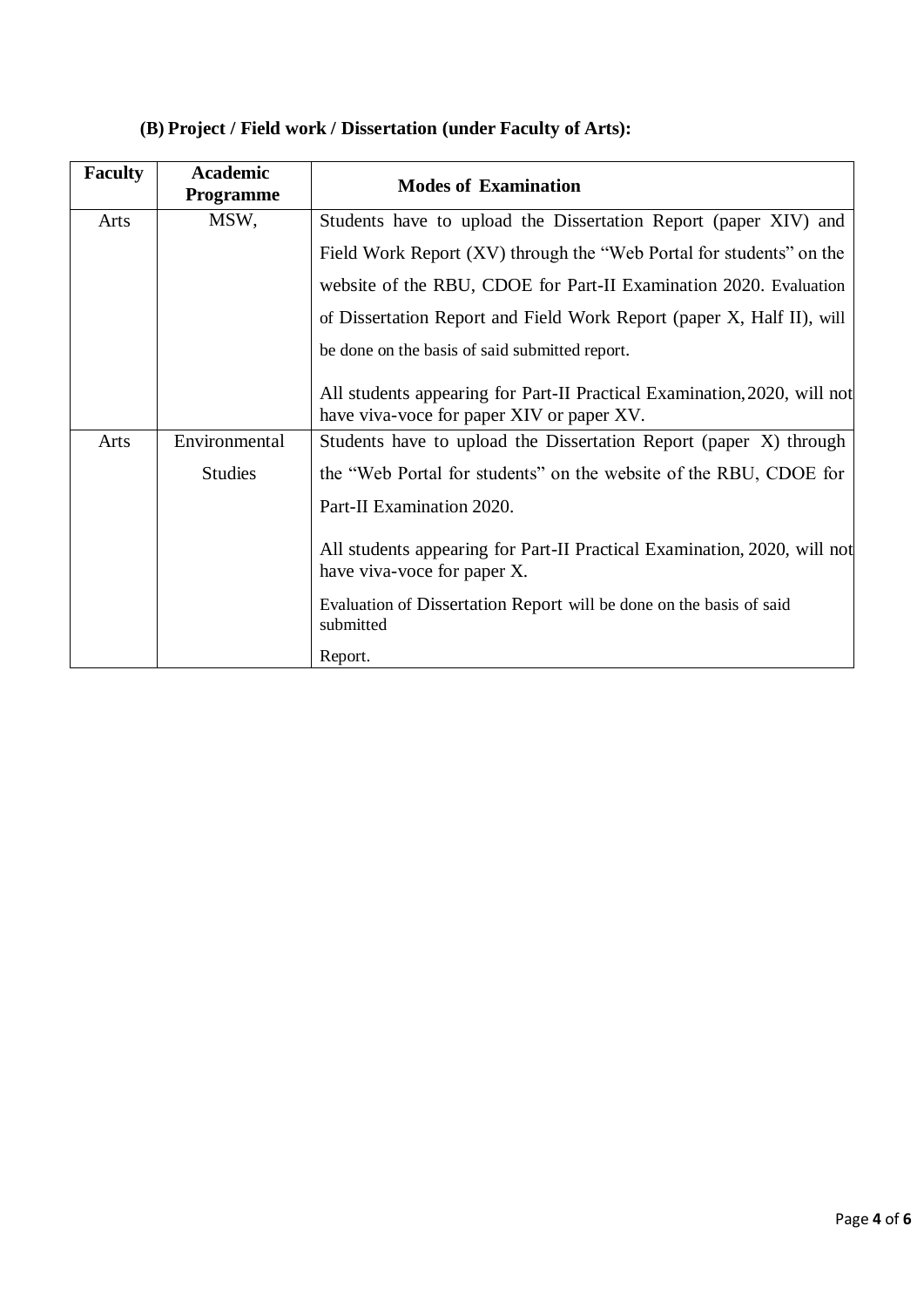| <b>Faculty</b> | <b>Department</b>  | <b>Modes of Examination</b>                            |
|----------------|--------------------|--------------------------------------------------------|
| Fine           | Rabindra Sangeet   | Practical Examination of Paper VI, VII, VIII will      |
| Arts           |                    | take place using University's Web Portal for Student.  |
|                |                    | Dates of practical examination will be informed        |
|                |                    | throughsubsequent notification.                        |
| Fine           | <b>Vocal Music</b> | Students have to upload the Dissertation Report        |
| Arts           |                    | through the "Web Portal for students" on the website   |
|                |                    | of the RBU, CDOE for Part-II Examination 2020.         |
|                |                    | Practical of paper VI, VII, VIII will take place using |
|                |                    | University's Student Portal. Dates of Viva-voce for    |
|                |                    | the said Dissertation and practical will be informed   |
|                |                    | through subsequent notification.                       |
|                |                    |                                                        |

## ( C ) **Practical**/**Project / Dissertation (under Faculty of Fine Arts):**